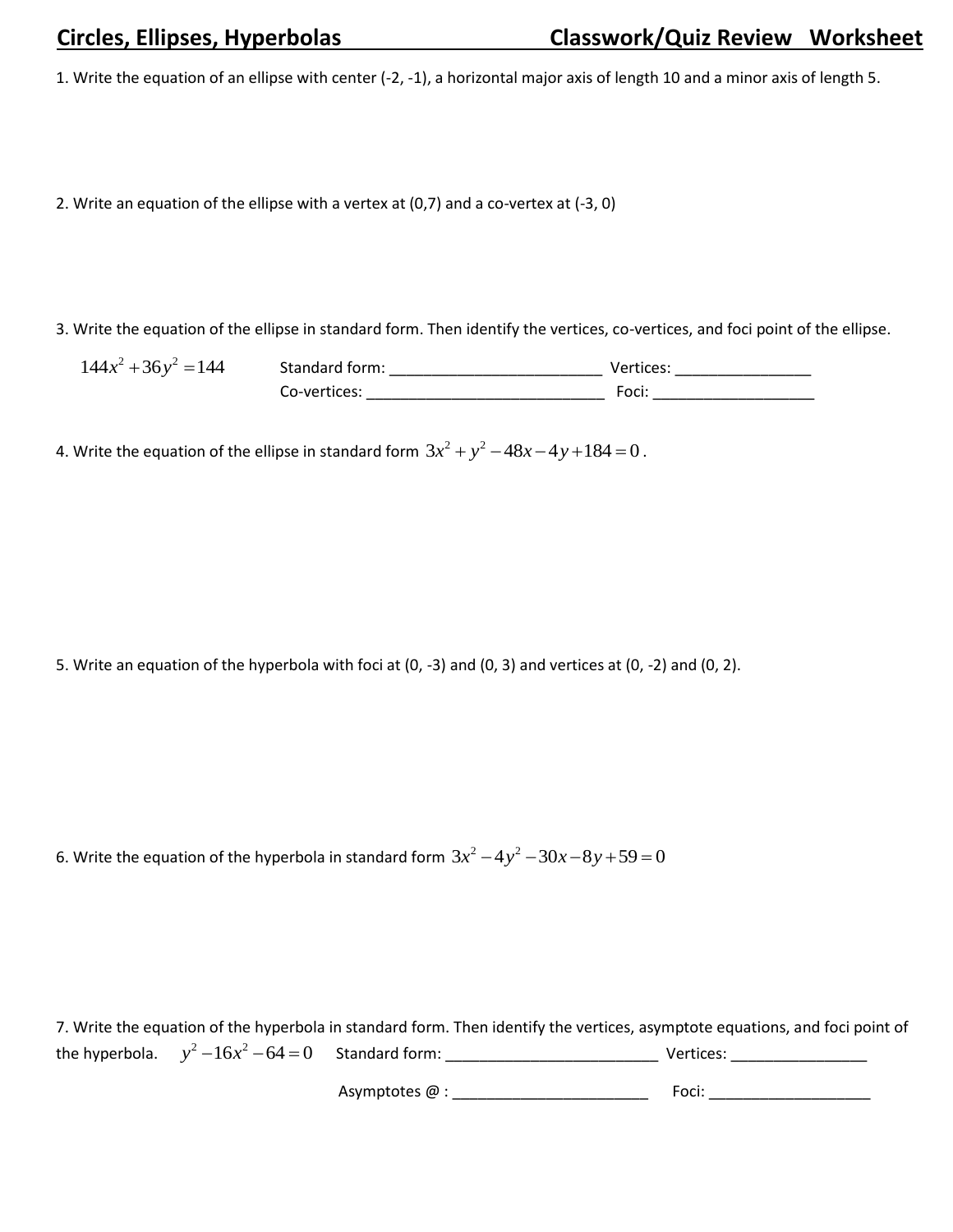Graph the equations. Label and sketch any asymptotes and foci points.

8. 
$$
\frac{(x-3)^2}{9} - \frac{(y+5)^2}{49} = 1
$$



10.

2 2

16 36  $\frac{x^2}{(x+1)^2} + \frac{y^2}{(x+1)^2} =$ 

1

 $\mathbf{y}$ 7





12. An elliptical pool is 12 feet long and 8 feet wide. Write an equation for the swimming pool. (Assume that the major axis of the pool is vertical and the center is at the origin.)

 $\mathbf{r}$ 

 $10$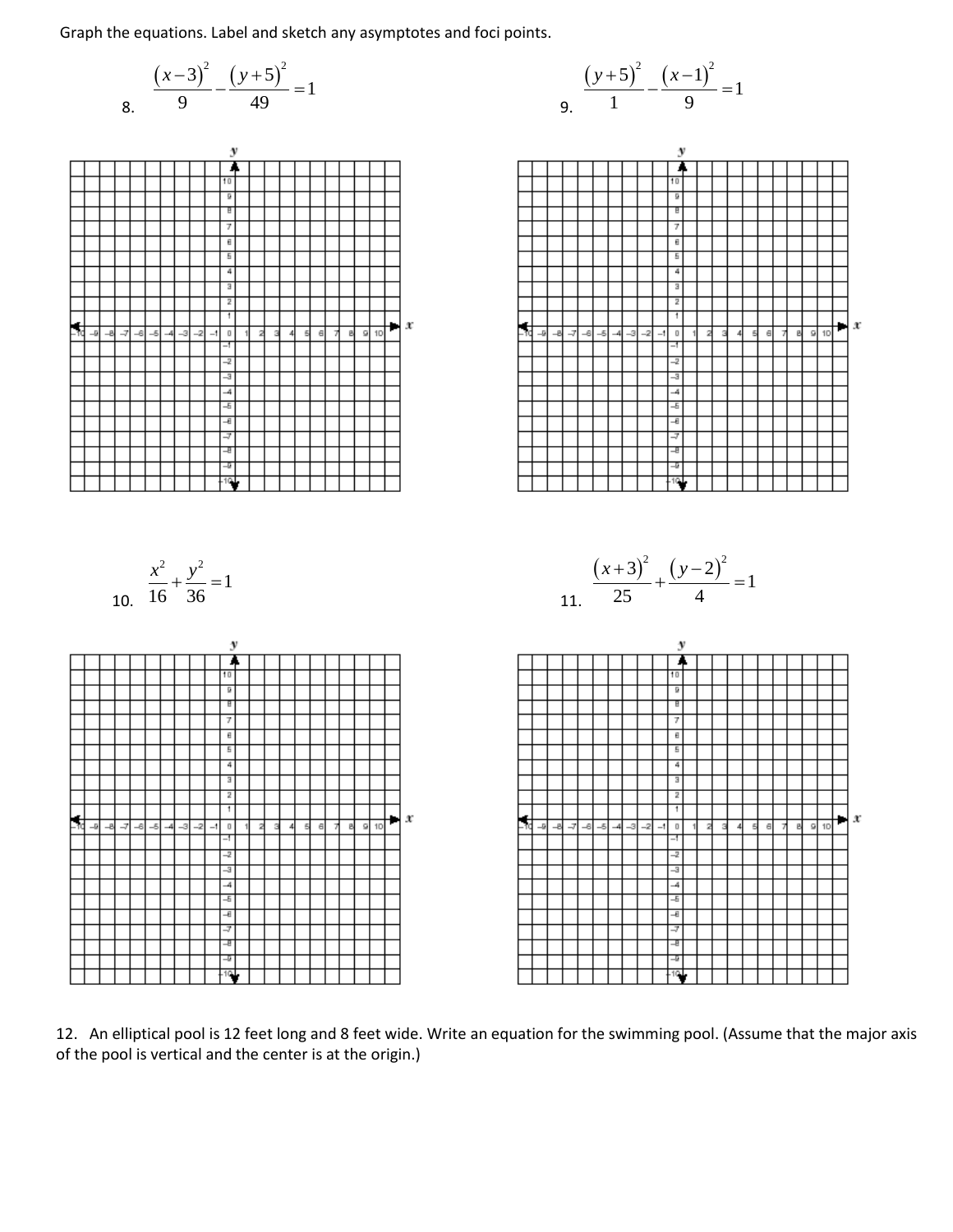13. A space probe flies by a planet in an hyperbolic orbit. It reaches the vertex of its orbit at (5, 0) and then travels along a path that gets closer and closer to the line  $y = \frac{2}{5}$ 5  $y = \frac{2}{x}x$ . Write an equation that describes the path of the space probe if the center of its hyperbolic orbit is at (0, 0).

14. Write an equation of the circle if the endpoints of a diameter are  $(5, -7)$  and  $(-2, 4)$  .

- 15. Write the equation of the circle with center at (-6, 5), tangent to the x-axis. .
- 16. Write the equation of the circle in standard form. Then graph.

$$
x^2 + y^2 - 4x - 2y - 4 = 0
$$



17. Find the equation of the tangent line to the circle  $x^2 + y^2 = 34$  at the point (-5, 3).